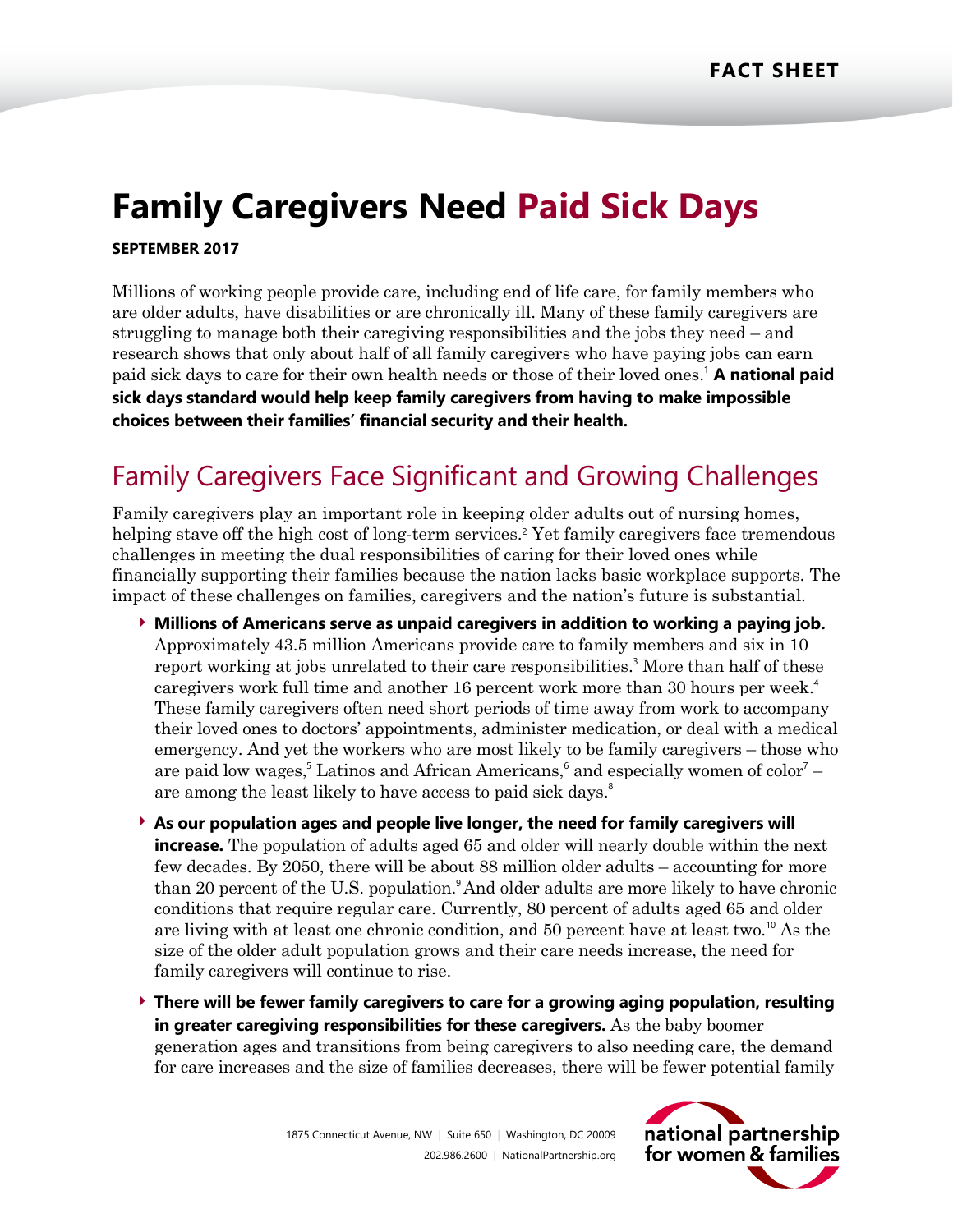caregivers. The ratio of potential family caregivers aged 45 to 65 for every person aged 80 and older will plummet from 7.2 in 2010 to 2.9 by 2050 in the United States.<sup>11</sup> As a result, family caregivers will likely have increased caregiving responsibilities and face greater conflicts between job and family without basic protections like paid sick days.

 **Caregivers need care too.** Caregiving can take a physical and emotional toll. Caregivers tend to report higher levels of stress and depression than those who do not provide care,<sup>12</sup> and workers who care for their parents are more likely to report that they have fair or poor health compared to adult children without parental care responsibilities.<sup>13</sup> Access to paid sick days is associated with better use of preventive health services and quicker recovery times, <sup>14</sup> yet only half of employed caregivers say they have paid sick days.<sup>15</sup> Among part-time workers, access is even less common.<sup>16</sup> Particularly for those who do the hard work of providing care, paid sick days are essential to preserving their own health and their ability to continue caring for a loved one.

### A Paid Sick Days Standard Would Provide Critical Support

Currently, no federal law guarantees paid sick days. Thirty-nine jurisdictions guarantee – or will soon guarantee – workers access to paid sick time, but nearly one in three private sector workers still do not have access to this basic protection.<sup>17</sup> A national standard is critical to meeting the health and financial needs of people across the country.

#### **The Healthy Families Act would set an important national paid sick time standard** that

would allow workers in businesses with 15 or more employees to earn up to seven paid sick days a year to recover from personal illness and care for an ill family member. Workers in businesses with fewer than 15 employees would earn up to seven job-protected *unpaid* sick days each year to be used for the same reasons, unless their employers choose to offer paid sick days. Learn more at **[PaidSickDays.org](http://www.paidsickdays.org/)**.

l

<sup>1</sup> National Alliance for Caregiving. (2015, June). *Caregiving in the U.S.* National Alliance for Caregiving and AARP Public Policy Institute Publication. Retrieved 4 September 2017, from [http://www.caregiving.org/wp-content/uploads/2015/05/2015\\_CaregivingintheUS\\_Final-Report-June-4\\_WEB.pdf](http://www.caregiving.org/wp-content/uploads/2015/05/2015_CaregivingintheUS_Final-Report-June-4_WEB.pdf)

<sup>2</sup> Chen, L. (2014, October 21). The Growing Costs and Burden of Family Caregiving of Older Adults: A Review of Paid Sick Leave and Family Leave Policies. *The Gerontologist*, *00*(00), 1-6.

<sup>3</sup> See note 1.

<sup>4</sup> Ibid.

<sup>5</sup> Cynkar, P., & Mendes, E. (2011, July 26). More Than One in Six American Workers Also Act as Caregivers. *Gallup*. Retrieved 4 September 2017, from [http://www.gallup.com/poll/148640/one-six-american-workers-act-caregivers.aspx;](http://www.gallup.com/poll/148640/one-six-american-workers-act-caregivers.aspx) See also Williams, J., & Boushey, H. (2010, January). *The Three Faces of Work-Family Conflict:* 

*The Poor, the Professionals, and the Missing Middle*. Center for American Progress and Center for WorkLife Law Publication. Retrieved 4 September 2017, from <https://cdn.americanprogress.org/wp-content/uploads/issues/2010/01/pdf/threefaces.pdf>

<sup>6</sup> See note 1.

<sup>7</sup> Frye, J. (2016, October 3). *The Missing Conversation About Work and Family*. Center for American Progress Publication. Retrieved 4 September 2017, from https://www.americanprogress.org/issues/women/reports/2016/10/03/145208/the-missing-conversation-about-work-and-family/

<sup>8</sup> U.S. Bureau of Labor Statistics. (2017, July 21). *Employee Benefits in the United States National Compensation Survey: Employee Benefits in the United States, March 2017* (Table 6). Retrieved 4 September 2017, from https://www.bls.gov/news.release/pdf/ebs2.pdf; See also Xia, J., Hayes, J., Gault, B., & Nguyen, H. (2016, February 17). *Paid Sick Days Access and Usage Rates Vary by Race/Ethnicity, Occupation, and Earnings* (Figure 1). Institute for Women's Policy Research Publication. Retrieved 4 September 2017, from https://iwpr.org/publications/paid-sick-days-access-and-usage-rates-vary-by-raceethnicity-occupation-and-earnings/

<sup>9</sup> Colby, S.L., & Ortman, J.M. (2015, March). *Projections of the Size and Composition of the U.S. Population: 2014 to 2060.* U.S. Census Bureau Publication. Retrieved 4 September 2017, from <https://www.census.gov/content/dam/Census/library/publications/2015/demo/p25-1143.pdf>

<sup>10</sup> National Center for Chronic Disease Prevention and Health Promotion. (2011). *Healthy Aging: Helping People to Live Long and Productive Lives and Enjoy a Good Quality of Life.* Retrieved 4 September 2017, fro[m http://stacks.cdc.gov/view/cdc/6114](http://stacks.cdc.gov/view/cdc/6114)

<sup>11</sup> Redfoot, D., Feinberg, L., & Houser, A. (2013, August). *The Aging of the Baby Boom and the Growing Care Gap: A Look at Future Declines in the Availability of Family Caregivers.*  AARP Public Policy Institute. Retrieved 4 September 2017, from http://www.aarp.org/content/dam/aarp/research/public\_policy\_institute/ltc/2013/baby-boom-and-the-growingcare-gap-in-brief-AARP-ppi-ltc.pdf

<sup>12</sup> Scommegna, P. (2016, February). *Today's Research on Aging: Family Caregiving*. Population Reference Bureau Publication. Retrieved 4 September 2017, from http://www.prb.org/pdf16/TodaysResearchAging33.pdf